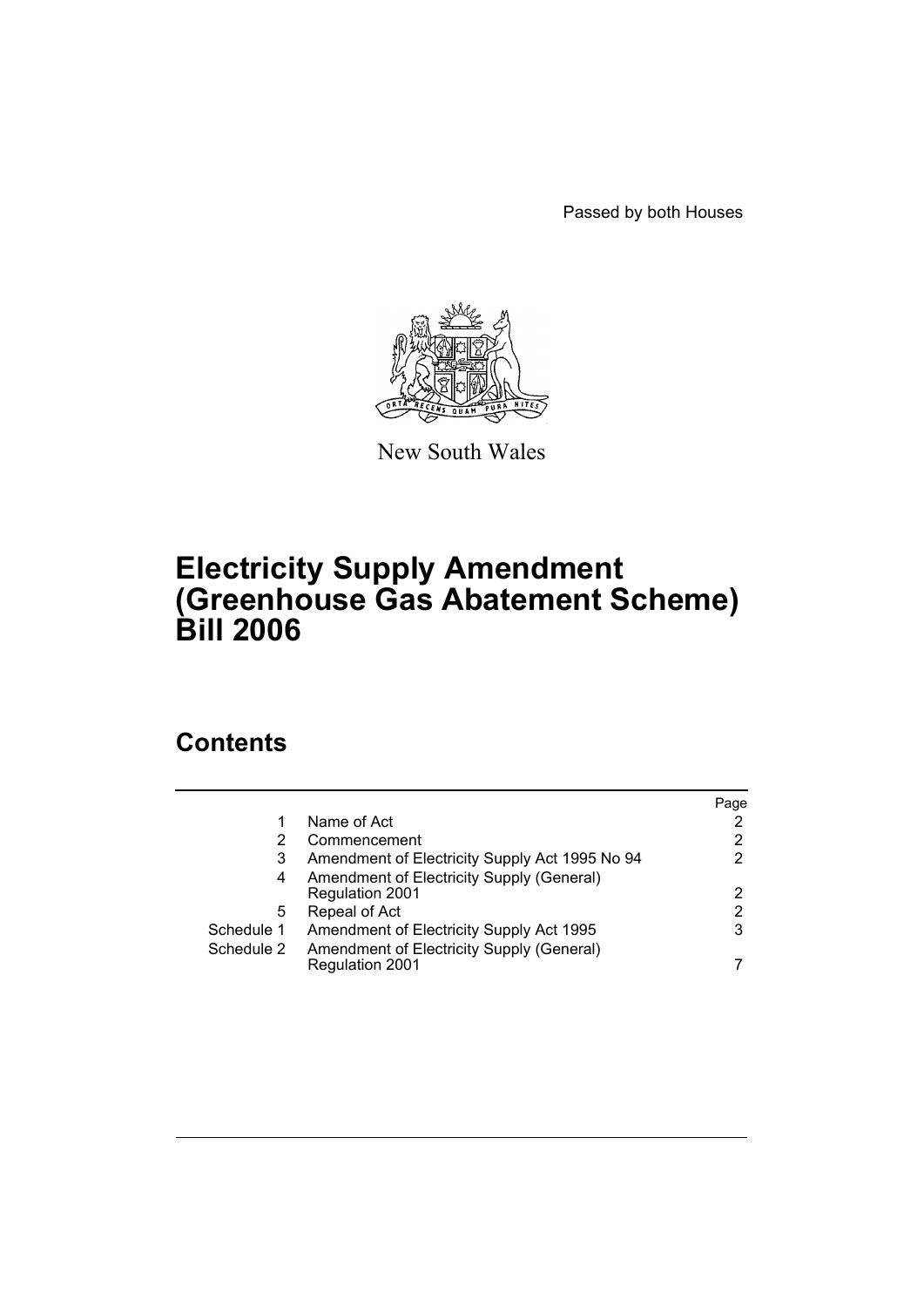*I certify that this PUBLIC BILL, which originated in the LEGISLATIVE ASSEMBLY, has finally passed the LEGISLATIVE COUNCIL and the LEGISLATIVE ASSEMBLY of NEW SOUTH WALES.*

> *Clerk of the Legislative Assembly. Legislative Assembly, Sydney, , 2006*



New South Wales

# **Electricity Supply Amendment (Greenhouse Gas Abatement Scheme) Bill 2006**

Act No , 2006

An Act to amend the *Electricity Supply Act 1995* with respect to greenhouse gas benchmarks; and for other purposes.

*I have examined this Bill, and find it to correspond in all respects with the Bill as finally passed by both Houses.*

*Chairman of Committees of the Legislative Assembly.*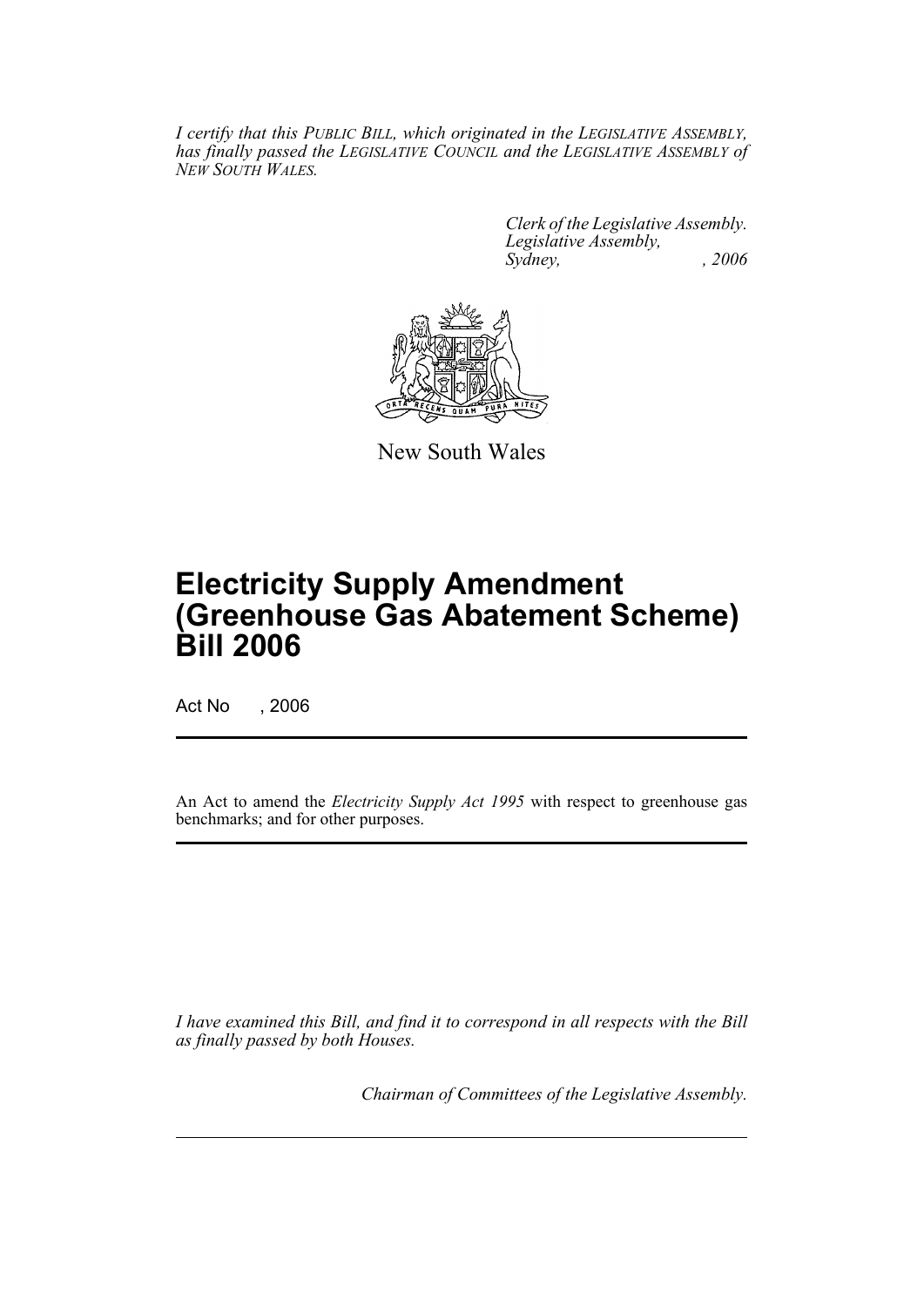# **The Legislature of New South Wales enacts:**

# **1 Name of Act**

This Act is the *Electricity Supply Amendment (Greenhouse Gas Abatement Scheme) Act 2006*.

# **2 Commencement**

This Act commences on a day or days to be appointed by proclamation.

# **3 Amendment of Electricity Supply Act 1995 No 94**

The *Electricity Supply Act 1995* is amended as set out in Schedule 1.

# **4 Amendment of Electricity Supply (General) Regulation 2001**

The *Electricity Supply (General) Regulation 2001* is amended as set out in Schedule 2.

# **5 Repeal of Act**

- (1) This Act is repealed on the day following the day on which all of the provisions of this Act have commenced.
- (2) The repeal of this Act does not, because of the operation of section 30 of the *Interpretation Act 1987*, affect any amendment made by this Act.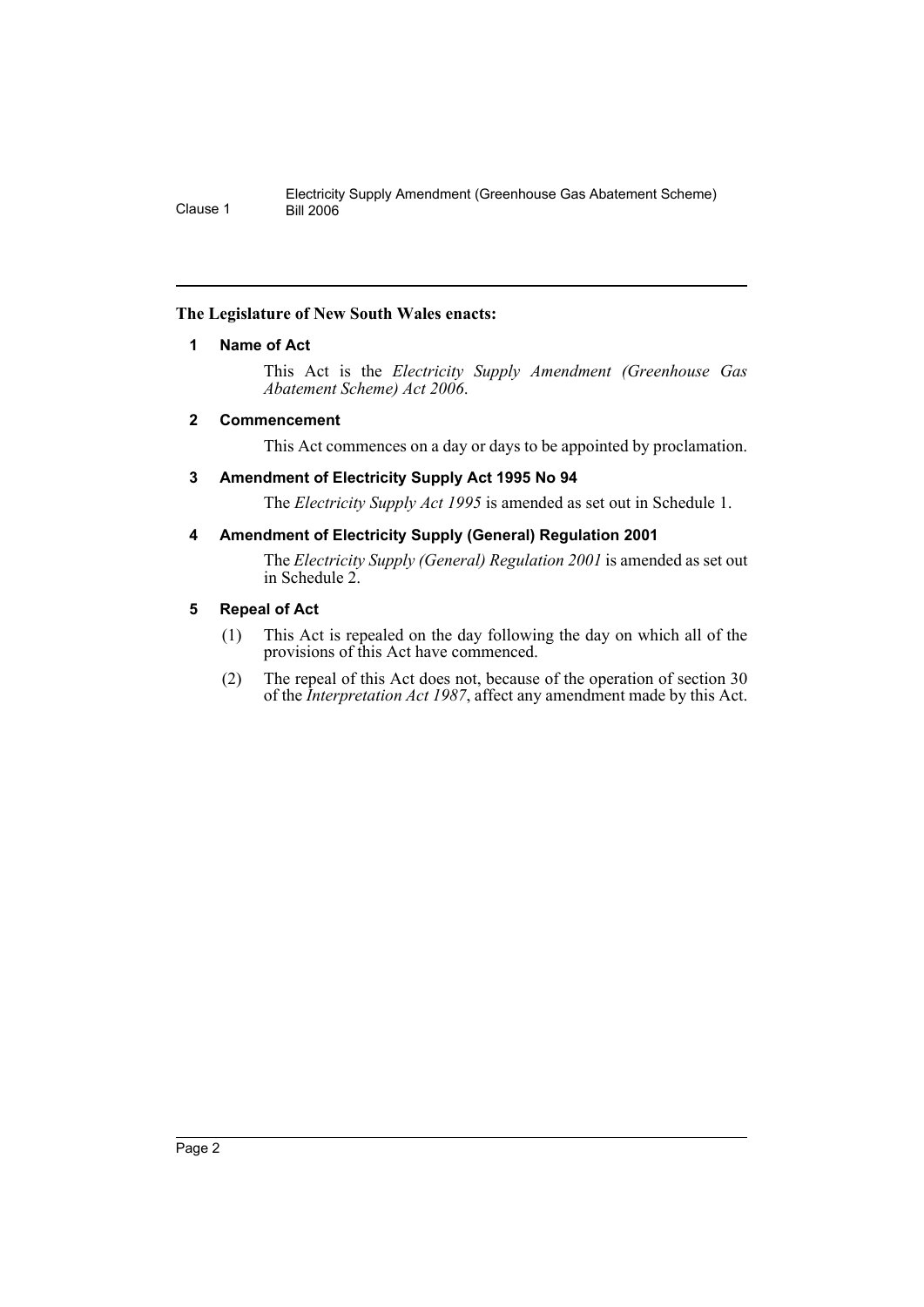Amendment of Electricity Supply Act 1995 Schedule 1

# **Schedule 1 Amendment of Electricity Supply Act 1995**

(Section 3)

#### **[1] Section 97B State greenhouse gas benchmarks**

Omit section 97B (1) (e). Insert instead:

(e) for each of the years commencing 1 January 2007 and ending on 31 December 2021 and each subsequent year, 7.27 tonnes of carbon dioxide equivalent of greenhouse gas emissions per head of State population.

#### **[2] Section 97CA Greenhouse penalties**

Omit section 97CA (2). Insert instead:

- (2) The amount of the greenhouse penalty per tonne of carbon dioxide equivalent of greenhouse shortfall determined under this Part is the following amount, as adjusted in accordance with any regulations made under subsection (3):
	- (a) for the year concerned before the year commencing 1 January 2010—\$11.50,
	- (b) for the year commencing 1 January 2010—\$12.50,
	- (c) for the year commencing 1 January 2011—\$13.50,
	- (d) for the year commencing 1 January 2012—\$14.50,
	- (e) for the year commencing 1 January 2013 and each subsequent year—\$15.50.

# **[3] Section 97DD Conditions of accreditation**

Omit section 97DD (2).

#### **[4] Section 97DD (3) (a) and (b)**

Omit "for the purposes of compliance with another mandatory scheme (whether of this State or another jurisdiction)" wherever occurring.

Insert instead "for the purposes of compliance with another scheme (whether mandatory or voluntary and whether or not imposed by or under a law of this State or another jurisdiction or otherwise), or in accordance with any agreement, arrangement or undertaking of any kind,".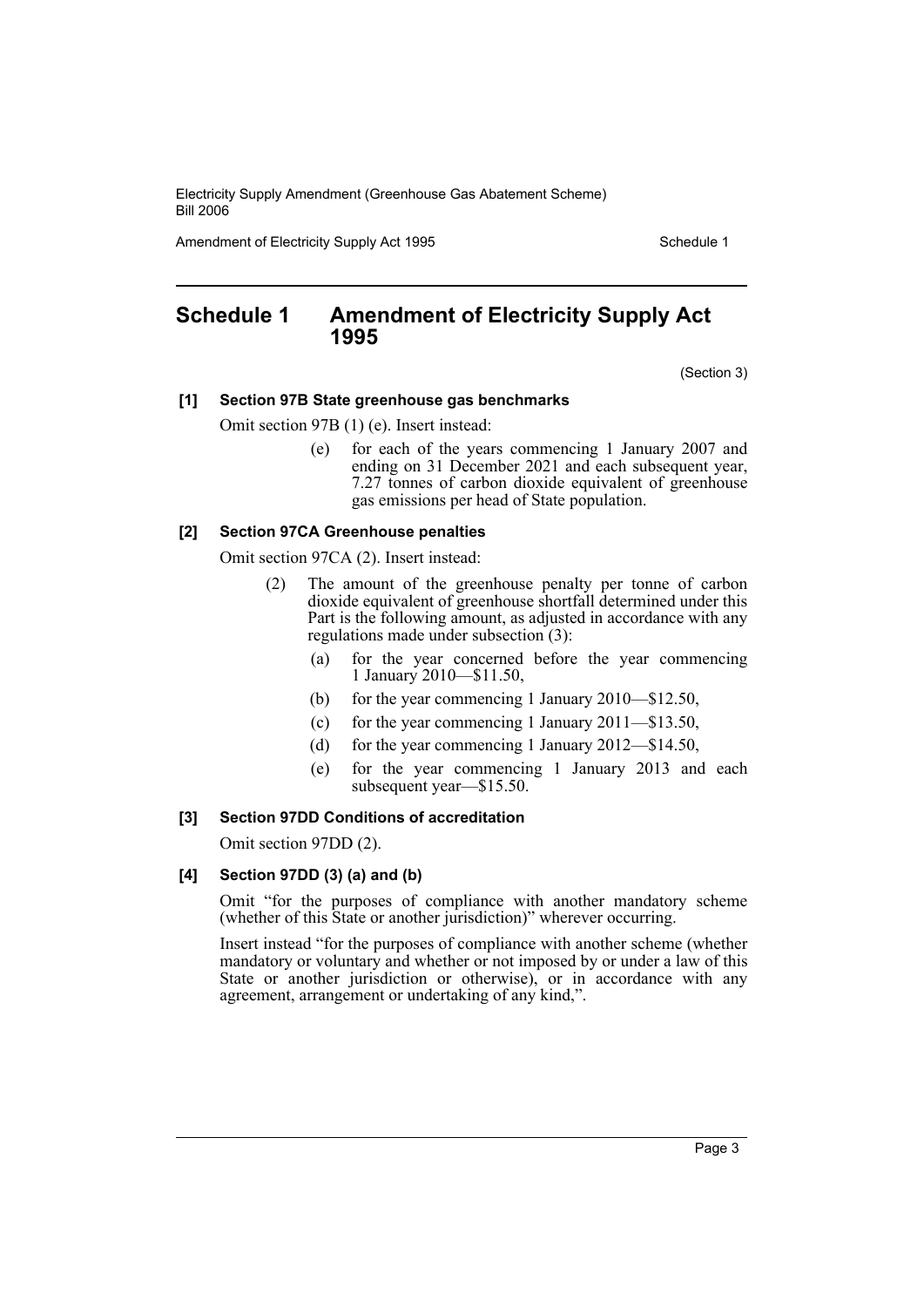Schedule 1 Amendment of Electricity Supply Act 1995

## **[5] Section 97DDA**

Insert after section 97DD:

#### **97DDA Variation or revocation of conditions of accreditation**

- (1) An accredited abatement certificate provider may apply to the Scheme Administrator for the variation or revocation of any condition of accreditation imposed by the Scheme Administrator under section 97DD (1) (b).
- (2) The regulations may make provision for or with respect to the variation or revocation of any conditions of accreditation that are imposed by the Scheme Administrator, including the fee (if any) to be paid to the Scheme Administrator in respect of an application under subsection (1).
- (3) The Scheme Administrator may charge a fee (in addition to any application fee) in respect of the investigation and determination  $of$  an application under subsection  $(1)$ . The fee is to be determined by the Scheme Administrator on a cost recovery basis.

#### **[6] Section 97GBA**

Insert after section 97GB:

#### **97GBA Information from registers**

- (1) The Scheme Administrator may compile information concerning the following from the register of accredited abatement certificate providers and the register of abatement certificates:
	- (a) the creation or cancellation of abatement certificates under this Part,
	- (b) current and previous registered owners of abatement certificates,
	- (c) the transfer of abatement certificates,
	- (d) other information of a kind prescribed by the regulations.
- (2) The Scheme Administrator may make information compiled under subsection (1) available for public inspection (free of charge) in such form as the Administrator thinks fit.

## **[7] Section 97HF Annual report by Tribunal**

Omit "30 June" from section 97HF (1). Insert instead "31 July".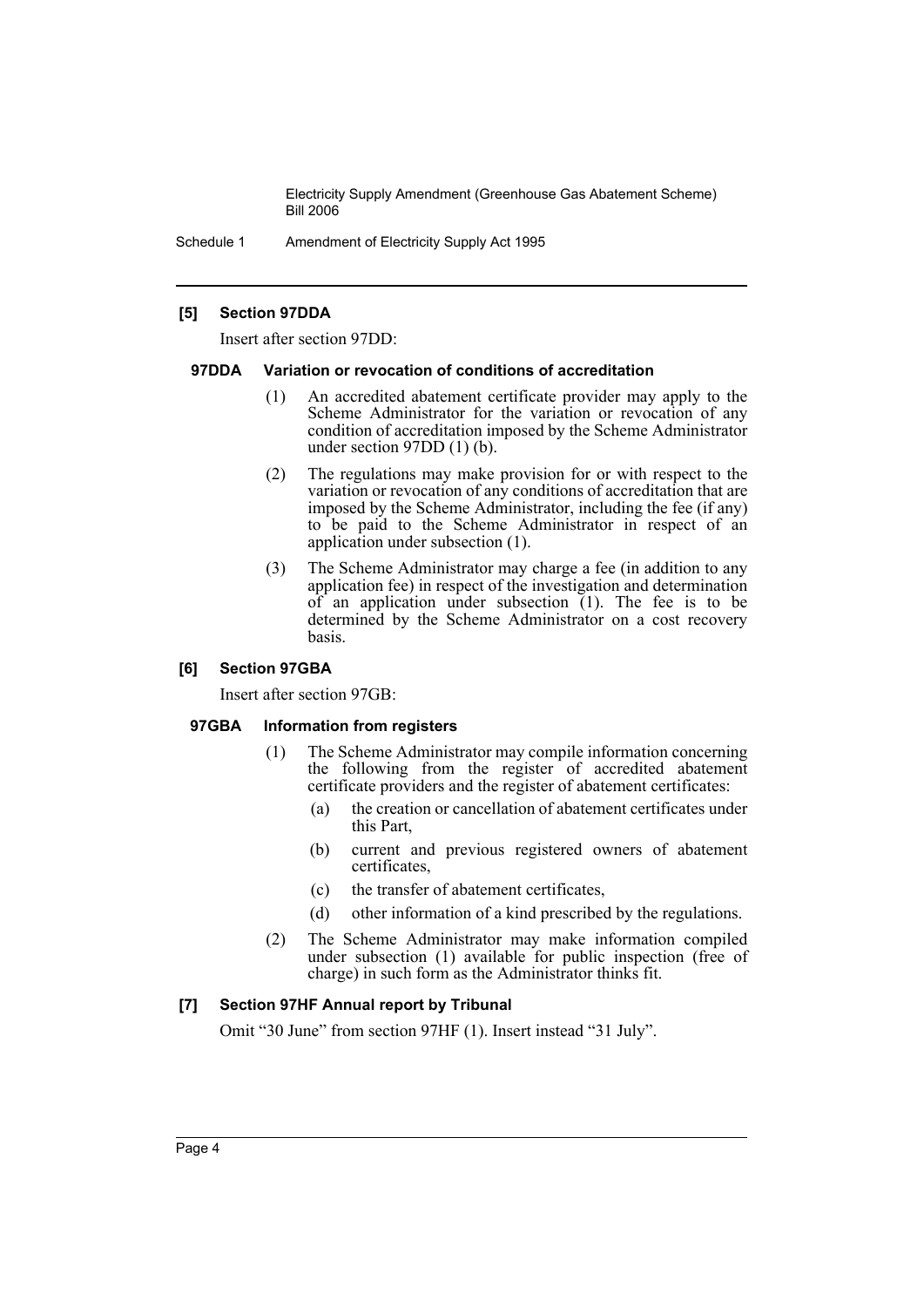Amendment of Electricity Supply Act 1995 Schedule 1

## **[8] Part 8A, Division 12**

Insert after Division 11:

## **Division 12 Termination of operation of Part**

#### **97KB Termination of operation of Part on establishment of national scheme for reduction of greenhouse gas emissions**

- (1) The Governor may, by proclamation published in the Gazette, terminate the operation of any or all of the provisions of this Part.
- (2) A proclamation may be made only if the Minister has certified to the Governor that the Minister is satisfied that New South Wales is, or will be, a participant in a scheme that:
	- (a) has been or will be established (either nationally or in this State and at least one or more other States or Territories), and
	- (b) is designed to achieve outcomes that include the reduction of greenhouse gas emissions associated with the production and use of electricity and encouragement of participation in activities to offset the production of greenhouse gas emissions nationally or in the participating jurisdictions.
- (3) The termination of the operation of the provisions concerned takes effect on the day (not being a day earlier than the day on which the proclamation is published in the Gazette) specified in the proclamation.
- (4) The day specified in the proclamation must not be a day that is earlier than the day on which New South Wales becomes, or will become, a participant in the scheme concerned.
- (5) Regulations may be made for or with respect to the effect of the termination of any provisions on rights conferred or obligations imposed under this Part.
- (6) Without limiting subsection (5), regulations may specify conditions that must be complied with in respect of termination of a provision.

#### **[9] Schedule 6 Savings, transitional and other provisions**

Insert at the end of clause 1 (1):

*Electricity Supply Amendment (Greenhouse Gas Abatement Scheme) Act 2006*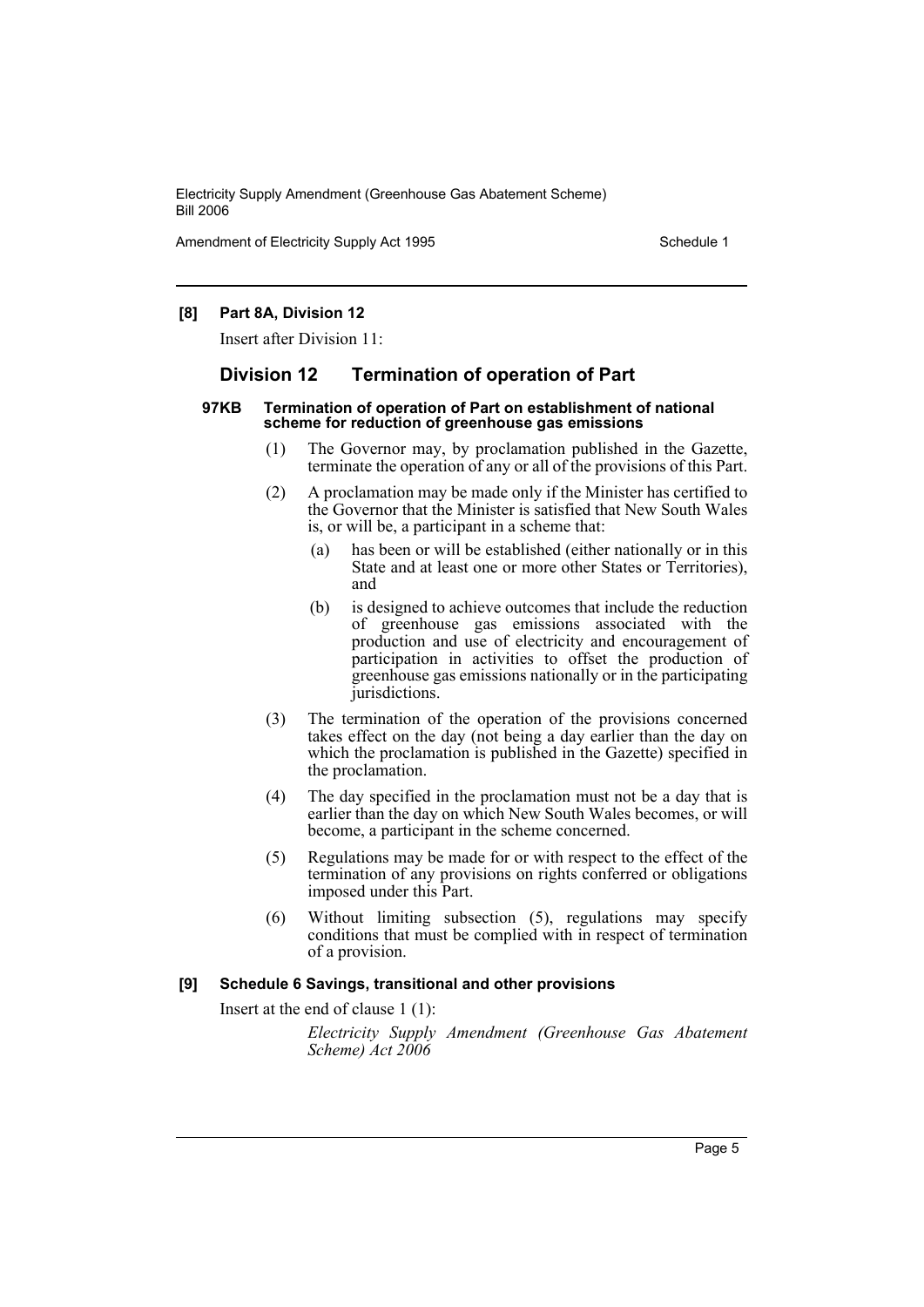Schedule 1 Amendment of Electricity Supply Act 1995

# **[10] Schedule 6, Part 8**

Insert after Part 7:

# **Part 8 Provisions consequent on enactment of Electricity Supply Amendment (Greenhouse Gas Abatement Scheme) Act 2006**

## **50 Greenhouse penalties**

The amount of greenhouse penalty determined in accordance with section 97CA and clause 73C of the *Electricity Supply (General) Regulation 2001*, as in force immediately before the commencement of Schedule 1 [2] to the *Electricity Supply Amendment (Greenhouse Gas Abatement Scheme) Act 2006*, is the amount of greenhouse penalty for the year commencing 1 January 2006.

# **51 Variation or revocation of conditions of accreditation**

Section 97DDA, as inserted by Schedule 1 [5] to the *Electricity Supply Amendment (Greenhouse Gas Abatement Scheme) Act 2006*, extends to the variation or revocation of a condition of accreditation imposed before the commencement of that item.